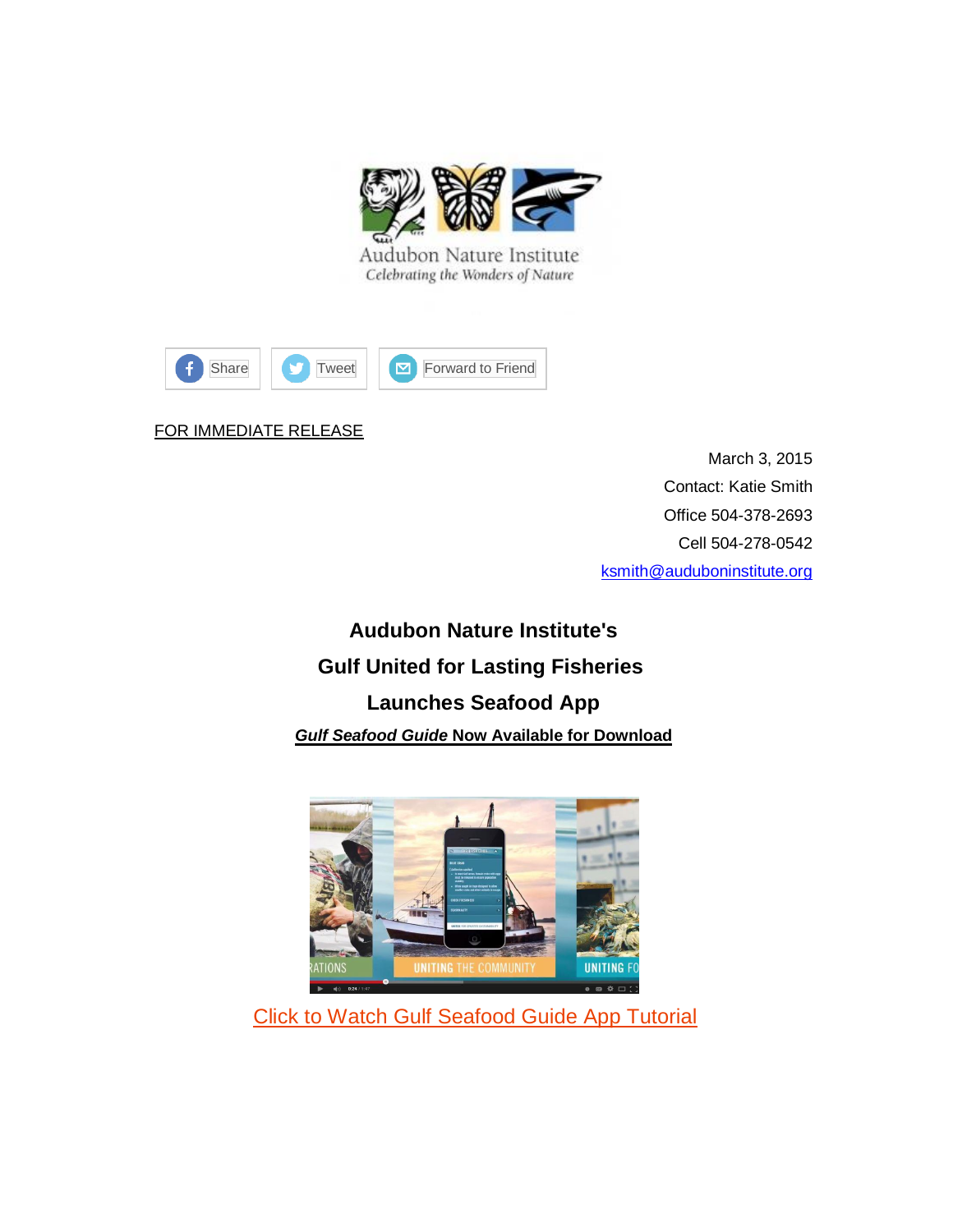(New Orleans) – In order to help consumers make the best decisions when purchasing Gulf seafood, Audubon Nature Institute's sustainable seafood program, [Gulf United for](http://auduboninstitute.us2.list-manage.com/track/click?u=58440837dab4d883e3efe0453&id=4625619315&e=5b1aa01617)  [Lasting Fisheries \(G.U.L.F.\),](http://auduboninstitute.us2.list-manage.com/track/click?u=58440837dab4d883e3efe0453&id=4625619315&e=5b1aa01617) has developed a new app to help consumers easily locate the freshest, in-season Gulf seafood in stores and restaurants.

Designed by [The Food Group,](http://auduboninstitute.us2.list-manage1.com/track/click?u=58440837dab4d883e3efe0453&id=91134d07c8&e=5b1aa01617) Audubon's Gulf Seafood App helps consumers learn about seafood responsibly harvested from the Gulf of Mexico. App users can conveniently access information about the life history of popular Gulf finfish and shellfish species, determine the best seafood for the season, and also learn the best indicators of freshness when shopping at the grocery store.

The App also features G.U.L.F.'s restaurant partners. G.U.L.F. acts as a sustainability resource for partners, working to educate their chefs, restaurant staff, and, ultimately, their patrons about seafood sustainability in the region.

"As chefs, we thrive on the ability to use fresh, diverse, and quality products, and the Gulf offers that up to us in spades," said Chef Tenney Flynn, of New Orleans restaurant GW Fins. "We're fortunate to have such a great resource right in our backyard, and with that comes the responsibility to conserve this valuable resource that defines the culture and economy of our entire region. The Gulf Seafood Guide app is a great tool to inform our guests about the wonderful local seafood that is available to them."

G.U.L.F. staff believes that the convenience and ease of the new app will promote and celebrate responsibly harvested Gulf seafood.

"With more than 90% of seafood eaten in the U.S. being imported, it's important to buy domestic to help support the local fishing communities and economy of the Gulf," said G.U.L.F. Assistant Director of Outreach & Engagement, John Fallon. "Our goal is to let people know that a Gulf seafood purchase is a sustainable purchase; one that comes from a well-managed fishery, and supports the men and women of our fishing industry."

Audubon's Gulf Seafood App is available on Android (Google Play) and iPhone/iPad (iTunes). For more information, visit [www.audubongulf.org](http://www.audubongulf.org/)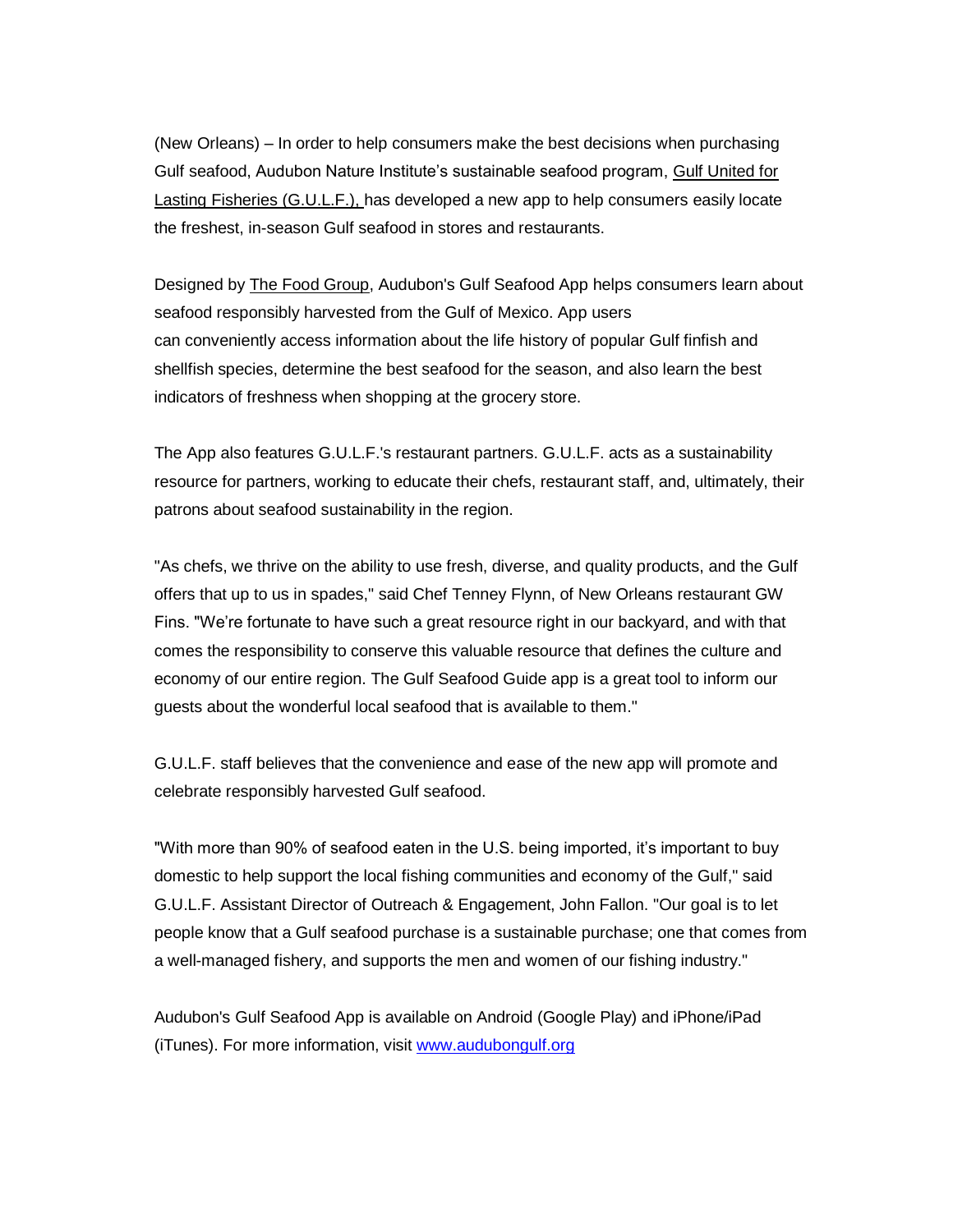

G.U.L.F. was founded in 2012 in response to the need for a home-grown champion with an understanding of the issues and the ability to advocate on behalf of Gulf fisheries and industry.

G.U.L.F. acts as a neutral body and an arm of Audubon Nature Institute, working with government agencies, certification bodies, fishers and processors, buyers, restaurateurs, and consumers to ensure that fisheries in the region thrive for the benefit of future generations.

Through education and outreach, advancement plans, and third-party assessment and certification of our fisheries, G.U.L.F. highlights what makes the region's seafood so special and encourages our fisheries to go above and beyond to meet the highest standards for responsible fisheries management.

[Click Here for More Information about Audubon's G.U.L.F. Program](http://auduboninstitute.us2.list-manage.com/track/click?u=58440837dab4d883e3efe0453&id=da6b46bc1a&e=5b1aa01617)